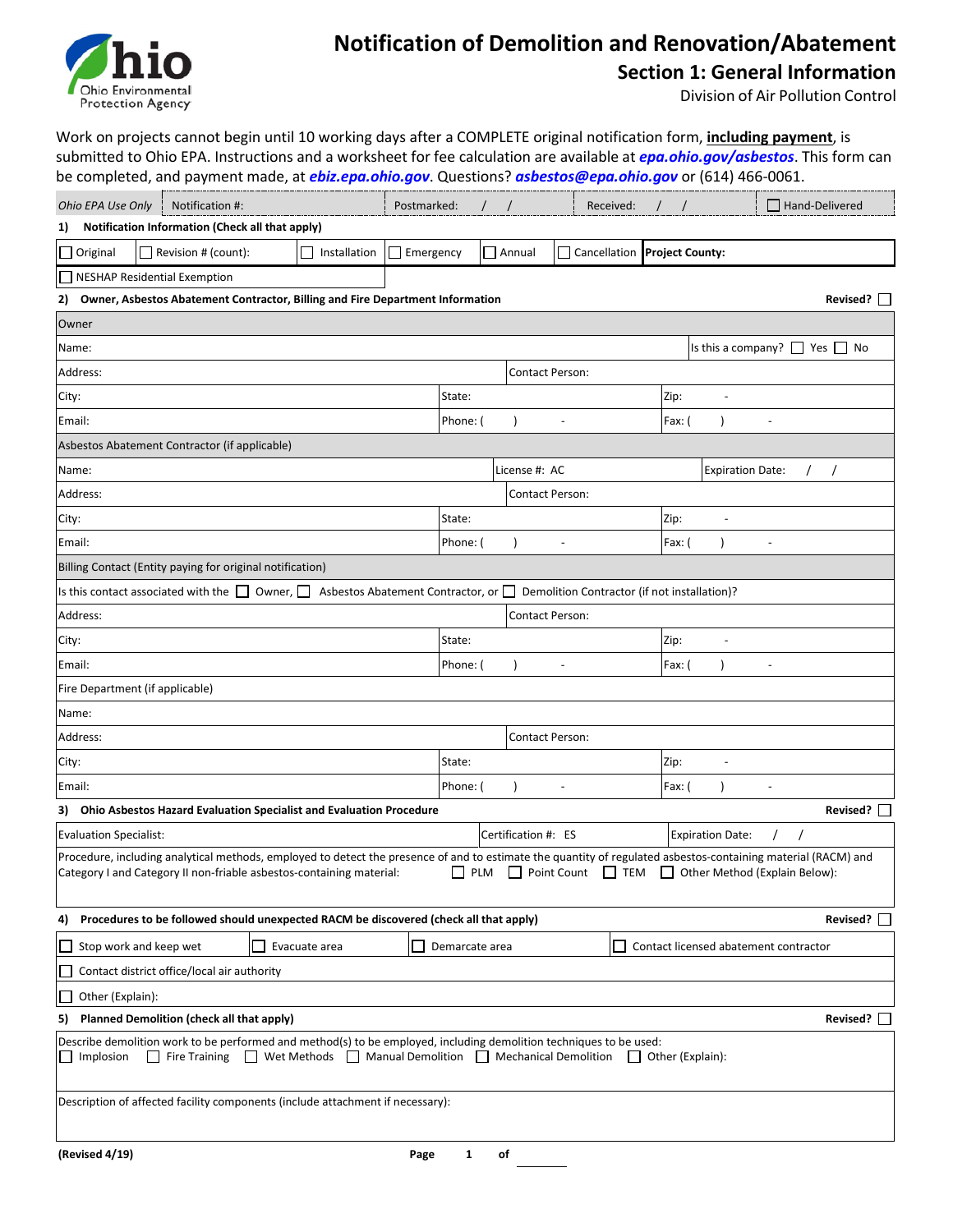Mail completed form and payment to: Ohio EPA, DAPC – Asbestos P.O. Box 1049, Columbus, OH 43216-1049

## **Notification of Demolition and Renovation/Abatement**

**Section 1: General Information** 

Continued

| For the material listed in each project, describe the type(s) of ACM to be abated, engineering controls and work practices to be used to minimize emissions and<br>ensure proper waste handling:                                                                                                                                                                                                                                                              |                         |                                        |     |                        |       |                         |  |  | Revised?        |  |
|---------------------------------------------------------------------------------------------------------------------------------------------------------------------------------------------------------------------------------------------------------------------------------------------------------------------------------------------------------------------------------------------------------------------------------------------------------------|-------------------------|----------------------------------------|-----|------------------------|-------|-------------------------|--|--|-----------------|--|
|                                                                                                                                                                                                                                                                                                                                                                                                                                                               |                         |                                        |     |                        |       |                         |  |  |                 |  |
| Type of ACM to be abated:<br>Surfacing<br>Mechanical                                                                                                                                                                                                                                                                                                                                                                                                          |                         | Other                                  |     |                        |       |                         |  |  |                 |  |
| Wet Methods<br>Glove Bag<br><b>Engineering Controls:</b>                                                                                                                                                                                                                                                                                                                                                                                                      |                         | $\Box$ NPE                             | AFD |                        |       | $\Box$ Other:           |  |  |                 |  |
| □ Intact Removal<br>$\Box$ Manual<br><b>Work Practices:</b>                                                                                                                                                                                                                                                                                                                                                                                                   |                         | Mechanical                             |     | $\Box$ Other:          |       |                         |  |  |                 |  |
| 7) Asbestos Waste Transporter (if applicable)                                                                                                                                                                                                                                                                                                                                                                                                                 |                         |                                        |     |                        |       |                         |  |  | Revised?        |  |
| Transporter #1 Name:                                                                                                                                                                                                                                                                                                                                                                                                                                          |                         |                                        |     |                        |       |                         |  |  |                 |  |
| Address:                                                                                                                                                                                                                                                                                                                                                                                                                                                      |                         |                                        |     | Contact Person:        |       |                         |  |  |                 |  |
| City:                                                                                                                                                                                                                                                                                                                                                                                                                                                         |                         | State:                                 |     |                        |       | Zip:                    |  |  |                 |  |
| Email:                                                                                                                                                                                                                                                                                                                                                                                                                                                        |                         | Phone: (                               |     |                        |       | Fax: (                  |  |  |                 |  |
| Transporter #2 Name (if applicable):                                                                                                                                                                                                                                                                                                                                                                                                                          |                         |                                        |     |                        |       |                         |  |  |                 |  |
| Address:                                                                                                                                                                                                                                                                                                                                                                                                                                                      |                         |                                        |     | <b>Contact Person:</b> |       |                         |  |  |                 |  |
| City:                                                                                                                                                                                                                                                                                                                                                                                                                                                         |                         | State:                                 |     |                        |       | Zip:                    |  |  |                 |  |
| Email:                                                                                                                                                                                                                                                                                                                                                                                                                                                        |                         | Phone: (                               |     |                        |       | Fax: (                  |  |  |                 |  |
| 8) Asbestos Waste Disposal Site (if applicable)                                                                                                                                                                                                                                                                                                                                                                                                               |                         |                                        |     |                        |       |                         |  |  | Revised?        |  |
| Name:                                                                                                                                                                                                                                                                                                                                                                                                                                                         |                         |                                        |     |                        |       |                         |  |  |                 |  |
| Address:                                                                                                                                                                                                                                                                                                                                                                                                                                                      |                         | Contact Person:                        |     |                        |       |                         |  |  |                 |  |
| City:                                                                                                                                                                                                                                                                                                                                                                                                                                                         |                         | State:                                 |     |                        |       | Zip:                    |  |  |                 |  |
| Email:                                                                                                                                                                                                                                                                                                                                                                                                                                                        |                         | Phone: (                               |     |                        |       | Fax: $($                |  |  |                 |  |
| 9) Emergency Demolition (complete if you checked "Emergency" above and "Demolition" for any project)                                                                                                                                                                                                                                                                                                                                                          |                         |                                        |     |                        |       |                         |  |  | Revised?        |  |
| A copy of the issued order, including the following information, must be attached to this notification.                                                                                                                                                                                                                                                                                                                                                       |                         |                                        |     |                        |       |                         |  |  |                 |  |
| Government Official Issuing Order:                                                                                                                                                                                                                                                                                                                                                                                                                            |                         | Title:                                 |     |                        |       |                         |  |  |                 |  |
| Agency:                                                                                                                                                                                                                                                                                                                                                                                                                                                       |                         | Authority of Order (Citation of Code): |     |                        |       |                         |  |  |                 |  |
| Date of Order:<br>$\prime$                                                                                                                                                                                                                                                                                                                                                                                                                                    | <b>Demolition Date:</b> |                                        |     |                        |       |                         |  |  |                 |  |
| 10) Emergency Renovation/Abatement (complete if you checked "Emergency" above and "Renovation/Abatement" for any project)                                                                                                                                                                                                                                                                                                                                     |                         |                                        |     |                        |       |                         |  |  | Revised?        |  |
| Date of Emergency:                                                                                                                                                                                                                                                                                                                                                                                                                                            |                         | Time of Emergency:                     |     | $\ddot{\cdot}$         |       | $\Box$ a.m. $\Box$ p.m. |  |  |                 |  |
| Description of Sudden, Unexpected Event:                                                                                                                                                                                                                                                                                                                                                                                                                      |                         |                                        |     |                        |       |                         |  |  |                 |  |
| Explanation of how the event caused unsafe conditions or equipment damage:                                                                                                                                                                                                                                                                                                                                                                                    |                         |                                        |     |                        |       |                         |  |  |                 |  |
| 11) Attestation                                                                                                                                                                                                                                                                                                                                                                                                                                               |                         |                                        |     |                        |       |                         |  |  | Revised? $\Box$ |  |
| In accordance with Ohio Administrative Code rule 3745-20-03(A)(4)(p), I certify that at least one person trained as required by paragraph (B) of rule 3745-20-04 of<br>the Administrative Code will supervise the stripping and removal described by this notification. I acknowledge that the submission of false or misleading statements<br>is prohibited by law and I certify that facts contained in this notification are true, accurate, and complete. |                         |                                        |     |                        |       |                         |  |  |                 |  |
| Signature:                                                                                                                                                                                                                                                                                                                                                                                                                                                    |                         |                                        |     |                        | Date: |                         |  |  |                 |  |
| Name:                                                                                                                                                                                                                                                                                                                                                                                                                                                         |                         | Title:                                 |     |                        |       |                         |  |  |                 |  |
| Organization:                                                                                                                                                                                                                                                                                                                                                                                                                                                 |                         |                                        |     |                        |       |                         |  |  |                 |  |

**(Revised 4/19) Page 2 of**